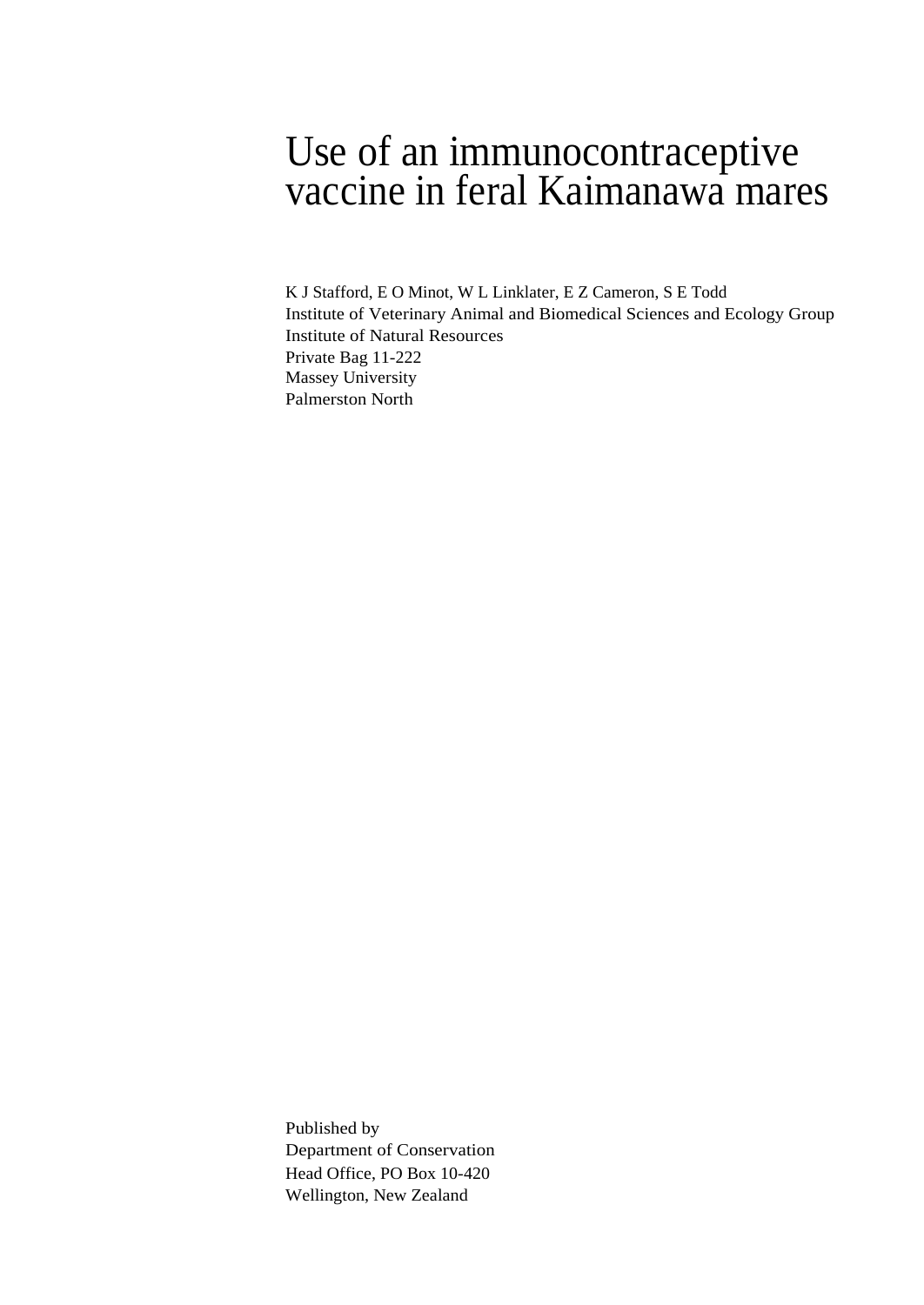This report was commissioned by Head Office.

ISSN 1171-9834

© 2001 Department of Conservation, P.O. Box 10-420, Wellington, New Zealand

Reference to material in this report should be cited thus:

Stafford, KJ.; Minot, E.O.; Linklater, W.L.; Cameron, EX; Todd, S.E., 2001. Use of an immunocontraceptive vaccine in feral Kaimanawa mares. *Conservation Advisory Science Notes No. 330*, Department of Conservation, Wellington.

Keywords: Kaimanawa mares, immunocontraception, vaccine testing, porcine zona pellucida.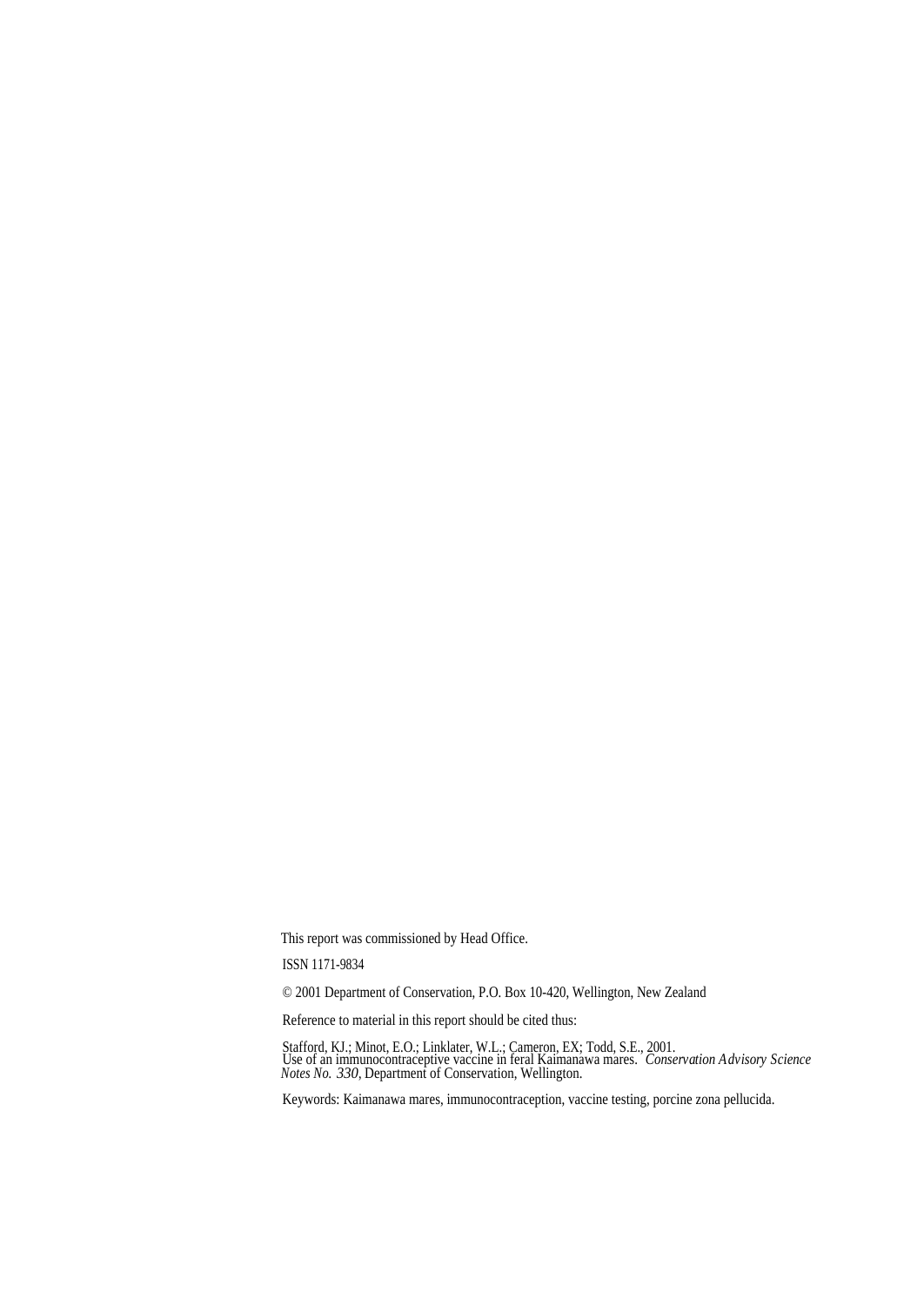# Abstract

Porcine zona pellucida vaccine sourced from the USA caused a significant serological response in captive Kaimanawa mares. Two injections of the vaccine given two weeks apart gave a serological response similar to that resulting from three injections given every two weeks over four weeks. Two injections of a vaccine produced at Massey University given to a thoroughbred mare gave a similar response to that produced by the American vaccine. A serological response of this level is likely to prevent conception during the following breeding season. The mass production of the vaccine using porcine zona pellucida material is difficult in New Zealand due to the large number of sows' ovaries required per vaccine (around 80 ovaries per dose) and the limited number of sows killed at any meat plant. The American vaccine is a suspension which must be shaken vigorously before use. Moreover the material quickly settles out of suspension, and this may make it difficult to use in a dart gun under field conditions.

# 1. Introduction

Immunocontraception uses an animal's immune response to disrupt reproductive function by acting on specific molecules in the reproductive process. An injection of antigens (a vaccine) given to the target animal initiates production of antibodies against some molecule requisite to successful reproduction (Kirkpatrick & Turner 1991). Successful immunocontraceptive agents must prevent fertilisation without compromising the health of the individual exposed to immunisation (Castle & Dean 1996). One mechanism for inhibiting fertilisation involves raising antibodies against the ovum protein receptors for sperm (Kirkpatrick & Turner 1991).

The mammalian oocyte is surrounded by the zona pellucida through which the sperm must penetrate during the initial stages of fertilisation (Dunbar  $\&$ Raynor 1980). It has been demonstrated that both active and passive immunisation strategies that target individual zona proteins can prevent fertilisation (Castle & Dean 1996). Injections of raw zona pellucida protein cause the female to raise antibodies against the sperm receptor on the ovum (ZP3) and inhibit fertilisation. Porcine zona pellucida have been found to be an effective inhibitor of fertilisation in a variety of species (Kirkpatrick &Turner 1991). Mouse and human zona pellucida are composed of three glycoproteins, ZP1, ZP2 and ZP3 (Castle & Dean 1996), and pig zona pellucida glycoproteins were found to be homologous to these (Hedrick 1996). Porcine zona pellucida vaccines are used to cause immunocontraception in horses because up to 200 eggs can be obtained from the ovary of a sow in contrast to the 3 or 4 obtained from a mare's ovary.

The contraceptive effect in horses was found to be correlated with high antipig zona pellucida concentrations (Liu et al. 1989). This effect persisted for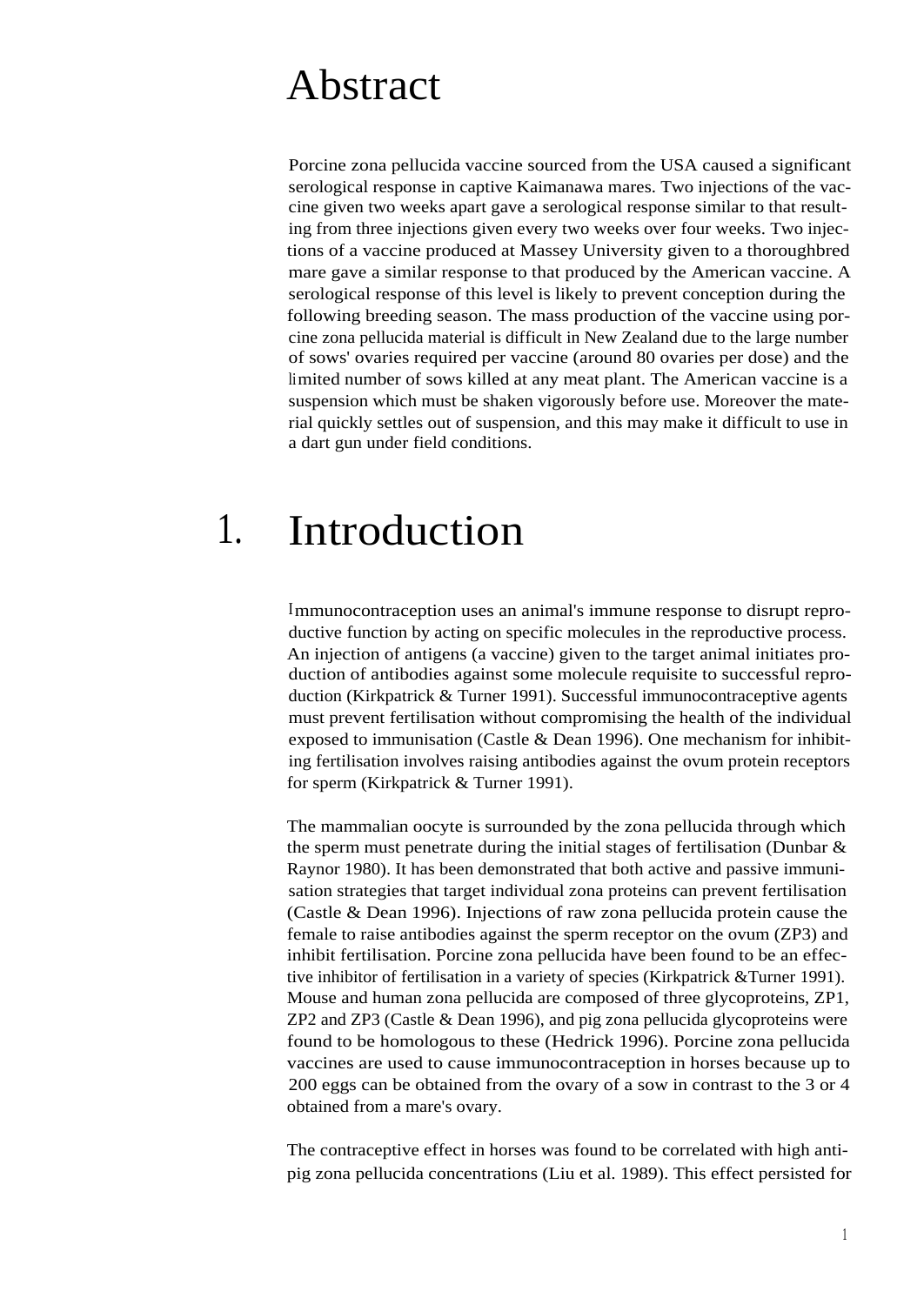at least eight months and diminished as antibody levels declined (Liu et al., 1989). After one innoculation, a return to fertility was found to occur in the second year after vaccination (Turner et al. 1997). The efficacy of immunocontraception in horses is much increased by the use of two innoculations (90% -100%) compared with only one innoculation (efficacy of 19% - 28%) (Kirkpatrick et al. 1996). The first innoculation causes antigen recognition and a temporary increase in antibody titres. The second innoculation causes increased titres which last several months, and each subsequent innoculation increases the duration of high titres (Kirkpatrick et al. 1990). Thus a single booster innoculation is capable of maintaining contraception.

Seven consecutive years of porcine zona pellucida treatment of mares in the wild had no detectable debilitating side effects other than some ovulation failure and depressed urinary oestrogen concentrations (Kirkpatrick et al. 1996). Porcine zona pellucida immunisation can be applied to pregnant mares without interfering with current pregnancies or with the health of their foals. It does not affect social behaviours and is reversible (Kirkpatrick et al. 1990).

Vaccination protocols usually consist of two initial innoculations given over a 4 - 6 week period, followed by a booster vaccination approximately 9 months later (Liu et al. 1989). The most common route of delivery of porcine zona pellucida vaccine is by intramuscular injection. This method is suitable in captive animals that can be handled, but not free-roaming wild animals (Kirkpatrick & Turner 1991). Wild animals are innoculated by remote delivery of the vaccine using darts fired from a dart gun or pellets such as a biobullet fired from an air-rifle (Kirkpatrick et al. 1990; Willis et al. 1994).

In a previous report Stafford et al. (1998) reported on the failure of a porcine zona pellucida (PZP) immunocontraceptive vaccine administered in a biobullet to prevent conception in wild free-running Kaimanawa mares. The question arose as to whether these mares were capable of responding serologically to the PZP vaccine. The PZP vaccine has been reported not to prevent conception in other species, including white-tailed deer (Peck & Stahl 1997). This report details the serological response of Kaimanawa mares to the injection of a PZP vaccine sourced from the USA and on the response of thoroughbred mares to PZP vaccine produced locally.

# 2. Serological responses of captive Kaimanawa mares to PZP vaccine

# 2.1 SELECTION OF MARES

The 24 mares used in this study were adult animals captured during the 1997 muster and held initially at a farm near Ohingati and later at the property of Mr Lewis Wheeler of the Kaimanawa Wild Horse Preservation Society near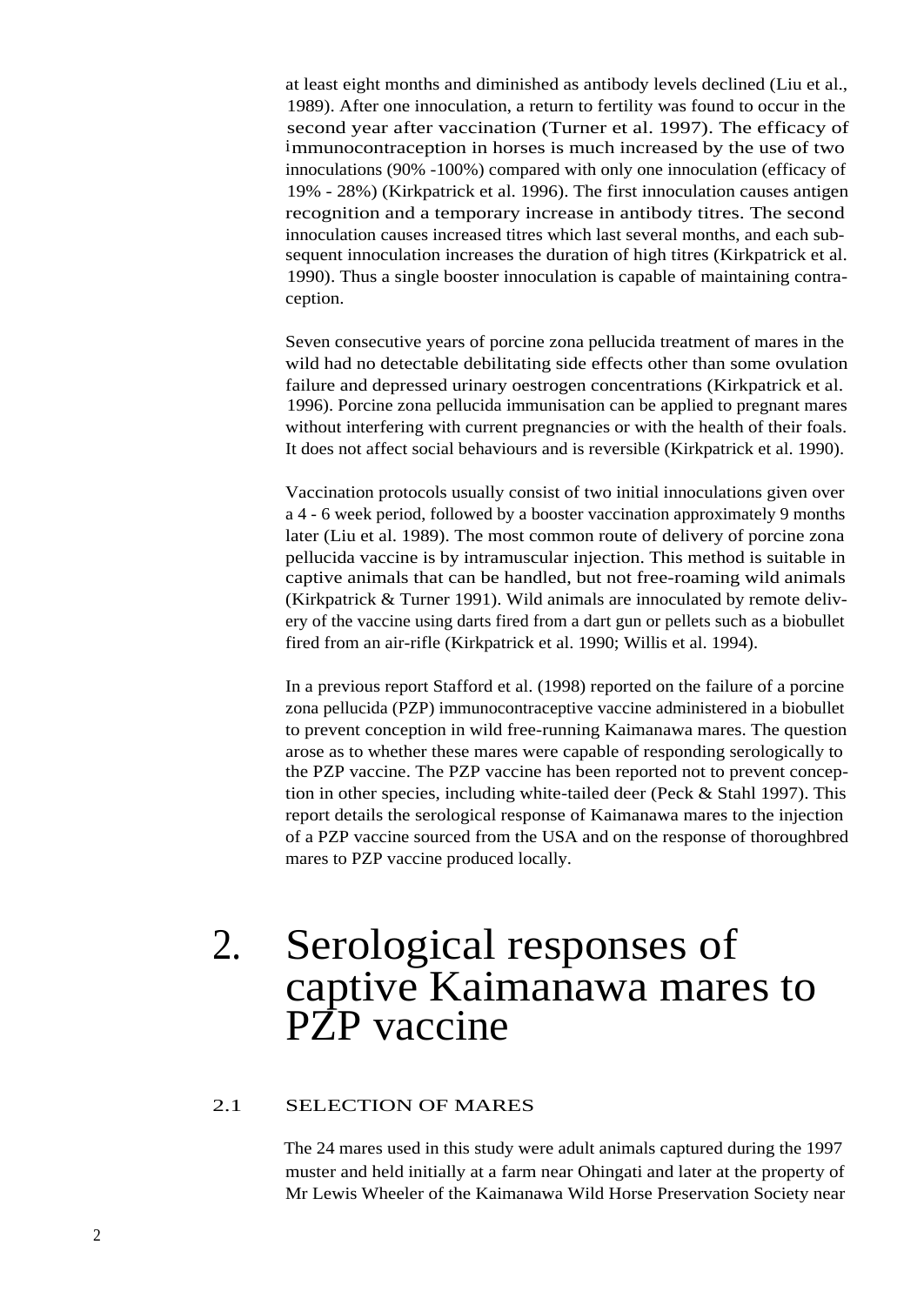Hamilton. The mares were grazed together in one group and did not have a stallion running with them. They were held in paddocks with deer fencing.

The mares were identified by a paint brand and the mane was clipped to identify the treatment. The mares were freeze branded on 17 October for long-term identification. During blood sampling and vaccination the mares were restrained in a portable set of yards with a cattle crush.

# 2.2 TREATMENT

The mares were randomly allocated to one of three treatments ;

Control - eight mares were managed in an identical manner and restrained and handled as in the other two treatments but they were not vaccinated.

Double vaccine - eight mares were given two doses of the vaccine, the first on 30 July 1998 and the second two weeks later on 13 August.

Triple vaccine - eight mares were given three doses of vaccine, the first on 30 July, the second on 13 August and the third on 27 August.

# 2.3 VACCINE

The vaccine was obtained from Dr Richard Fayrer-Hosken at the College of Veterinary Medicine, University of Georgia, Athens, Georgia, USA. It was a suspension vaccine which had to be shaken vigorously before being administered by intramuscular injection into the rump. The solid portion of the vaccine settled out of the liquid quite rapidly.

# 2.4 BLOOD SAMPLING

A blood sample was taken from each mare into a 10 ml plain vacutainer by jugular venepuncture on four occasions (30 July, 13 August, 27 August and 17 October) before the animals were vaccinated when appropriate. The blood samples were placed on ice immediately after being taken and the serum centrifuged off at 3000 rpm for 10 minutes within 24 hours. The serum samples were divided into two aliquots and frozen at -2 °C until dispatched to Dr Richard Fayrer-Hosken in Georgia for analysis.

### 2.5 SERUM AND DATA ANALYSIS

The serum anti-zona pellucida IgG levels were measured using an enzymelinked immunosorbent assay (ELISA) as described by Willis et al. (1994).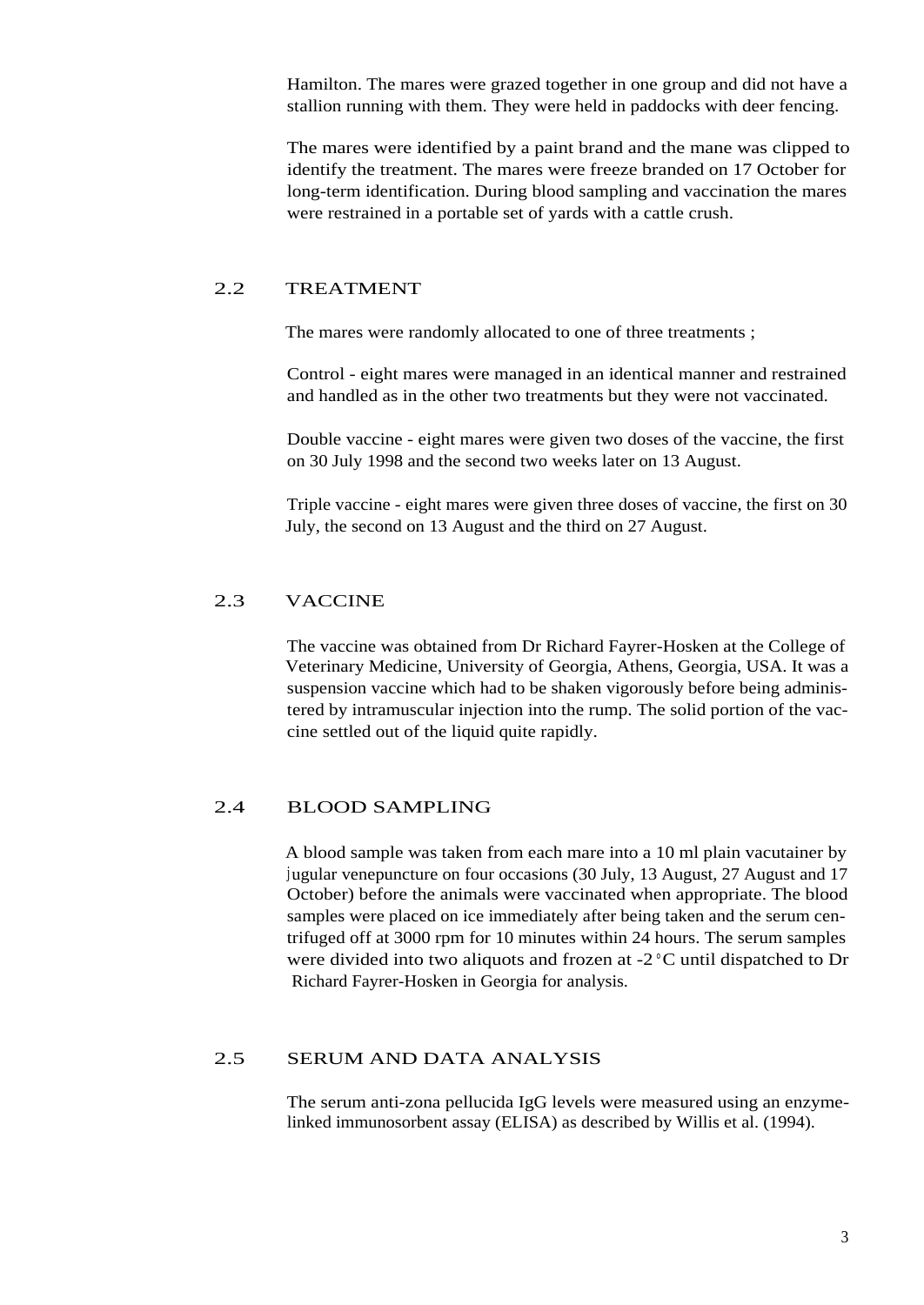The changes in anti-zona pellucida IgG levels in the three treatments were analysed by repeat measures analysis of variance. The levels were compared across groups using a one-way analysis of variance.

## 2.6 SEROLOGICAL RESPONSE TO THE VACCINE

The serum anti-zona pellucida IgG levels were low in the blood sample taken from the mares on 30 July immediately before the initial vaccine was administered (Figure 1,Table 1). There was no significant difference in the IgG levels of the three treatments at this time.

The serum anti-zona pellucida IgG levels did not change significantly in the control mares throughout the experiment (Figure 1, Table 1). In both the vaccinated groups the serum anti-zona pellucida IgG level was not significantly greater two weeks after the first vaccine (13 August) but increased significantly ( $P < 0.05$ ) after the second vaccination (Figure 1,Table 1). There was no significant difference between the levels at the third and fourth sampling, and the third vaccination did not increase the level significantly. The difference between the IgG levels of the control group and the group receiving 3 vaccines was significant ( $P < 0.05$ ) on the 27 August and 17 October (Figure 1). The difference between the IgG levels of the control group and the group receiving two vaccines was significant ( $P < 0.05$ ) on 17 October (Figure 1).

# 2.7 DISCUSSION

There was a substantial serological response to vaccination with a PZP immunocontraceptive vaccine in captive Kaimanawa mares. The response varied greatly between individual mares with some of the vaccinated mares having a very small increase in IgG levels or none. The overall mean response to both the two vaccine and the three vaccine regimes was likely to be sufficient to prevent conception in the following breeding season (Fayrer-Hosken, pers. comm.).

The reason for the variation in response is unknown but has been observed and commented upon in similar studies elsewhere (Liu et al. 1989; Willis et al. 1994). This variation in serological response is likely to influence the contraceptive efficacy of the vaccine regime (Willis et al. 1994).

Some of the mares used in this trial were run with a stallion afterwards and are still under observation. The effect of the vaccine on conception may be determined subsequently.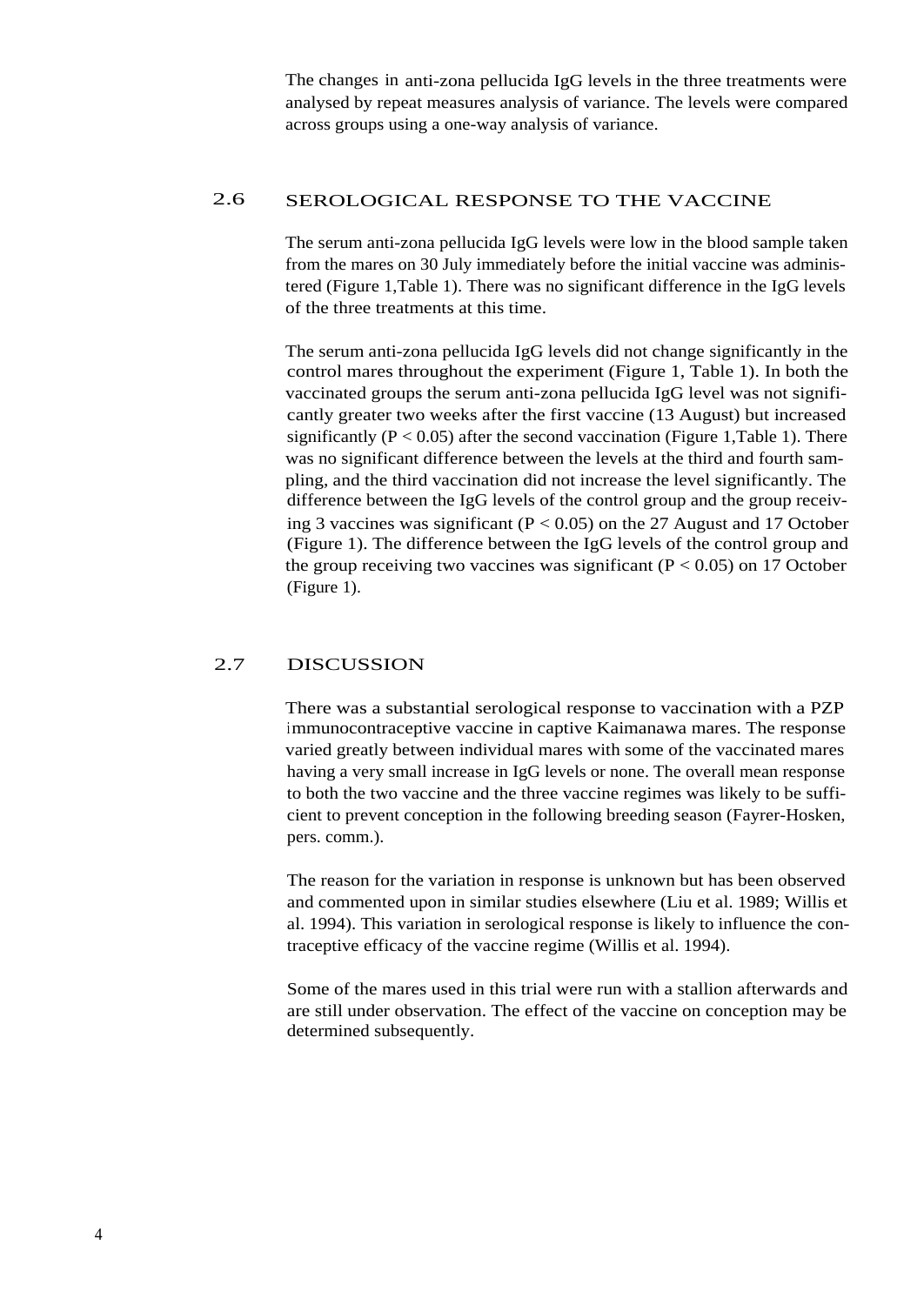# 3. Production of PZP immuncontraceptive vaccine

The method for extracting zona pellucida (ZP) was given to us by Dr Janine Duckworth (Landcare Research, Lincoln), who based her protocol on the methods described by Oikawa (1978) and Dunbar & Raynor (1980). Many different types of PZP vaccine have been produced (Table 2) but we choose to develop a vaccine containing 400 gg of PZP protein plus MPL+TDM+CWS adjuvant. This adjuvant was chosen as Freund's adjuvant is expressly forbidden for use in horses by Massey University's Animal Ethics Committee.

# **Collection of ovaries**

Pig ovaries were collected from mixed-age sows at Levin, Hastings, Wanganui and Burnham abattoirs and were frozen (-20°C) until required. Ovaries were thawed at room temperature prior to processing. Approximately 60 ovaries were processed at one time to enable storage of zona pellucida material in batches, as the zonae pellucidae agglutinate if frozen after extraction.

# **ZP extraction**

To keep the extraction procedure clean, buffers and glassware were autoclaved. Equipment that could not be sterilised in this way was washed with 70% ethanol and then sterile PBS.

When thawed, the ovaries were ground up using a hand-driven meat-mincer. Citrate/EDTA buffer was used for washing the ovaries and minced tissue through the mincer and preventing the zona pellucida material from sticking to the mincer. The Citrate/EDTA buffer had a pH of 7.2 and contained 2 mM tri-sodium citrate plus 2 mM di-sodium EDTA.

Ovaries were put through the mincer three times, after which the mincer was flushed with buffer to ensure that all tissue and follicular fluid was collected. This slurry of minced tissue and buffer was mixed for 10 minutes using a magnetic stirrer.

The slurry was then filtered through a series of brass sieves into a glass bowl, and each sieve was thoroughly flushed with buffer. The sieves were 2 mm, 150 Mm, 106 Mm and 75 Mm. Large sieves were used to remove extraneous tissue while the finer sieves separated the oocytes and zona pellucida material. The sieving process was repeated 3 times, after which the filtrate from the 75 Mm sieve was washed on to a watch glass and assessed for zona pellucida material. Numerous ova, zona pellucida and cumulus cells were found in this filtrate. The contents of the glass bowl and other sieves were also checked for zona pellucida. Under a differential interference contrast (DIC) microscope, sub-samples of the filtrate were used to estimate the total number of ZP extracted.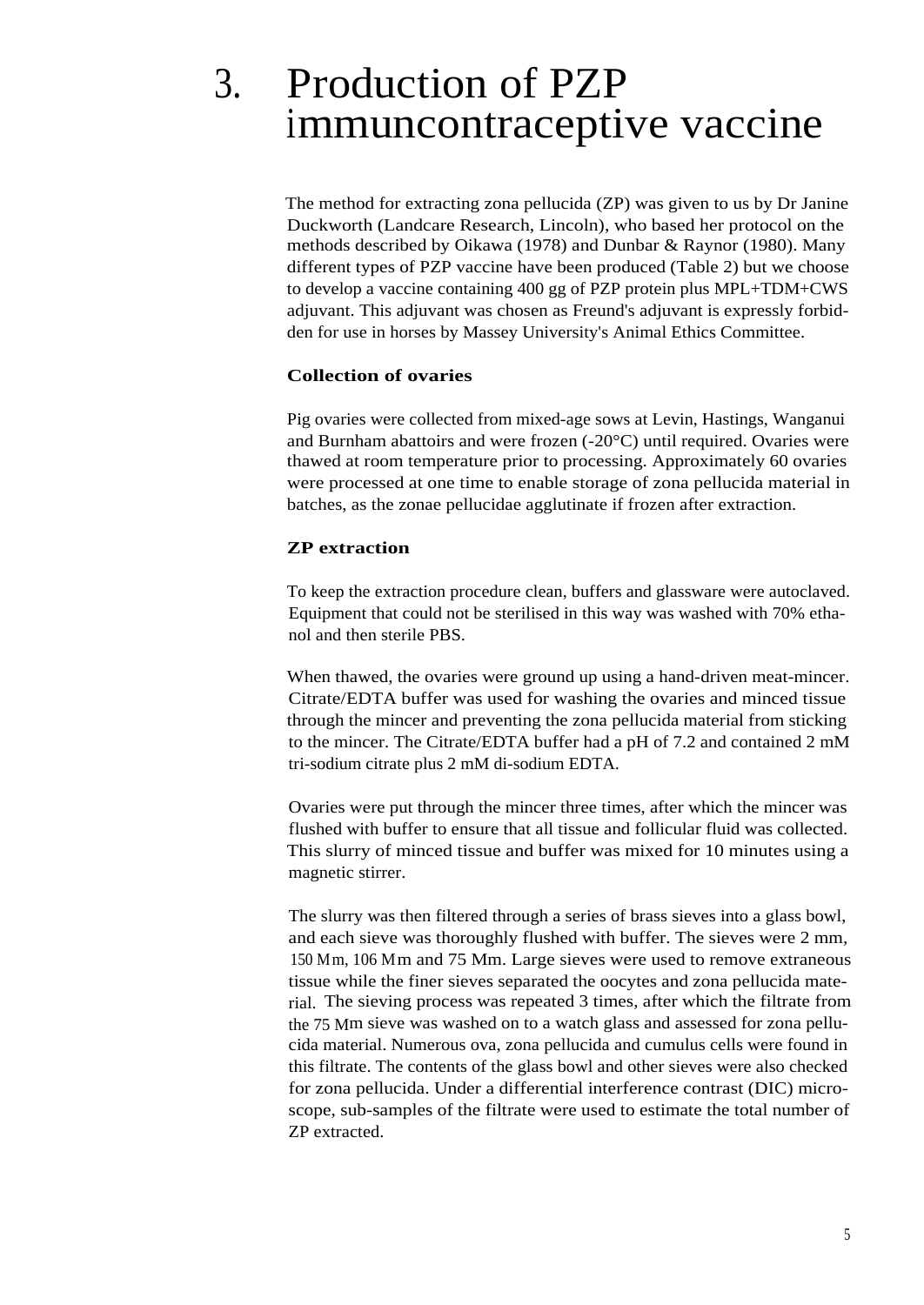#### **Percoll gradient separation**

Zona pellucida may be removed from the filtrate by hand-picking them using a mouth pipette, or by using Percoll (density 1.13g/ml. Sigma, cat. no. P-1644) for a gradient separation. The method for Percoll gradient separation was obtained from Dr Anne Kitchener (Biological Sciences Dept, Newcastle University, Australia - unpublished data).

15 ml of the zona pellucida fraction was carefully layered over a 15ml cushion of 20% Percoll. (A 20% gradient of Percoll is prepared in phosphate buffered saline (PBS), pH 7.2.) This was centrifuged at 600 g for 15 minutes. The zona pellucida material sits in a layer over the Percoll, and other tissue sinks to the bottom. The top layer and part of the Percoll layer were collected using a pasteur pipette, and placed on the 75 m sieve. This was washed with citrate buffer to remove the Percoll, and the resulting ZP-rich aliquots were stored in 20 ml glass vials at -20 °C.

# **Formation of the vaccine**

Zonal pellucida-rich aliquots were thawed and spun in a centrifuge at 1000 g for 20 minutes, after which the zona pellucida material formed a pellet at the bottom of the vial. The supernatant was removed and zona were resuspended in a sterile PBS. This procedure was repeated twice to remove citrate/EDTA buffer.

The zona pellucida material from approximately 160 ovaries was then mixed with 2 ml sterile saline which was then mixed with the adjuvant MPL+TDM+CWS (SigmaChemical Co, Germany). This mixture, two doses of the vaccine, was stored at 4°C until use. Before use it was shaken vigorously and was then injected intramuscularly.

Approximately 150 zona were extracted per ovary. A total of four doses of vaccine, each containing 400 Mg of protein were made. According to Dunbar & Raynor (1980), 30 zona pellucida are required to form 1 gg of protein, thus approximately 80 ovaries were used to make each dose of vaccine.

# 4. Serological responses of thoroughbred mares to PZP vaccine

# 4.1 VACCINATION OF MARES

Six thoroughbred mares held at the Veterinary Large Animal Teaching Unit at Massey University were used in this study.

They were randomly allocated to one of three treatments: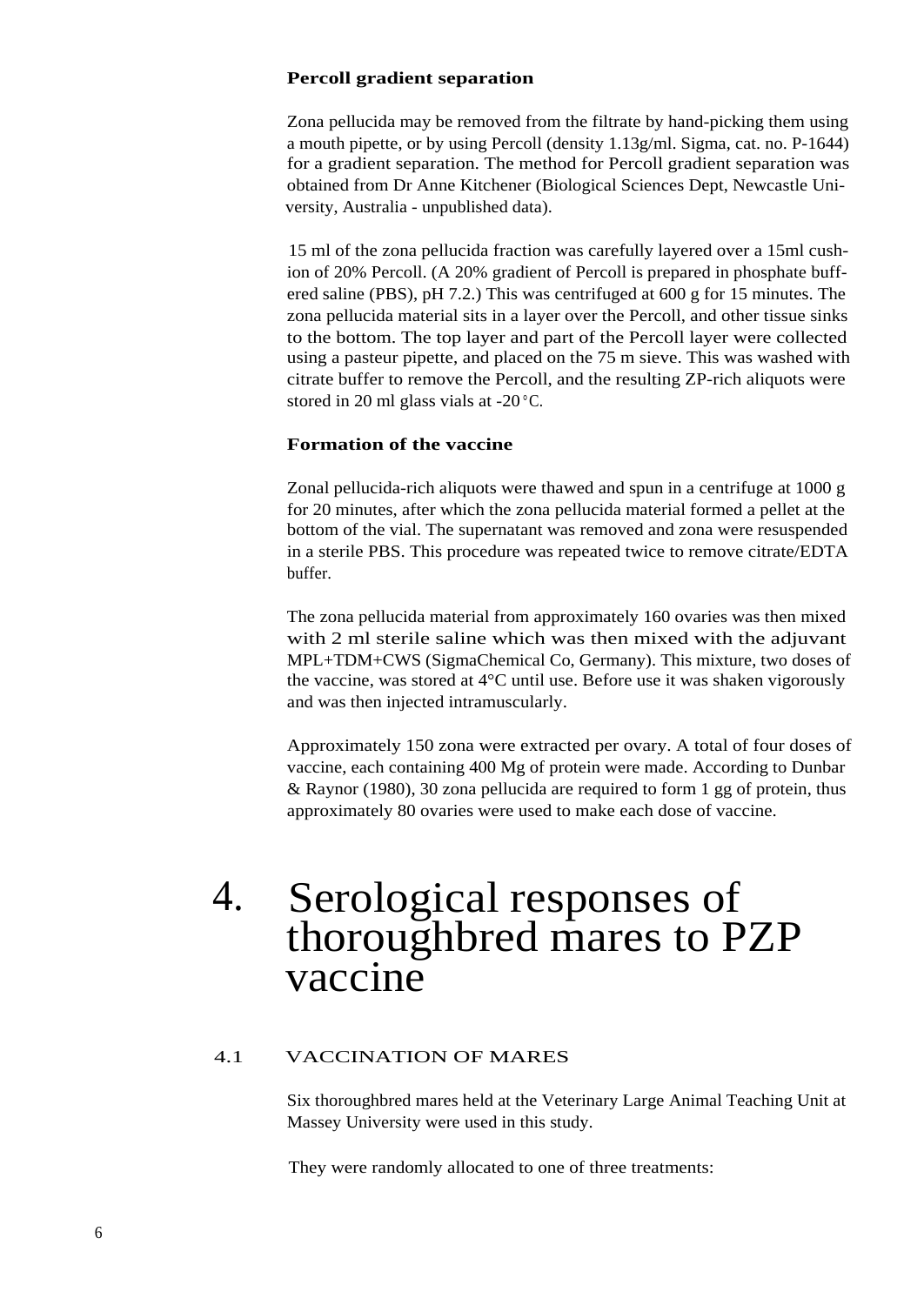Control - The two mares were managed as the other treatment animals but were not given a vaccine

Massey vaccine - two mares were injected with the Massey vaccine (400 Mg) on 11 and 28 September 1998. The vaccine was given intramuscularly.

USA vaccine - two mares were injected with the vaccine sourced from the USA on 11 and 28 September 1998.

## 4.2 BLOOD SAMPLING

Blood samples were taken from all 6 mares on 11 and 28 September and on 15 October 1998. Blood samples were placed on ice and centrifuged immediately (3000 rpm for 10 minutes) and the serum was removed.The serum was divided into 2 aliquots and stored at  $-20\degree$ C until sent to the USA for analysis.

# 4.3 SEROLOGICAL RESPONSE TO VACCINE

There was no change in the serum level of zona pellucida IgG levels in the control mares throughout the trial (Table 3). The serological response of one of the mares (#6) given the American vaccine was greater than the mean of the response seen in the Kaimanawa mares (from 0.104 to 2.957). One of the mares given the Massey vaccine (#9) showed a response (from 0.200 to 1.030) similar to that seen in the Kaimanawa mares (Table 3). The results from the second mare given the American vaccine were not received from the analysing laboratory nor were the results from the third blood sample from the second mare which was given the Massey vaccine (Table 3).

#### 4.4 LIMITATIONS OF VACCINE PRODUCTION SYSTEM

There are two major problems with the mass production of zona pellucida immunocontraceptive vaccine in New Zealand.

There are about 40 000 farmed sows in New Zealand and about 15 000 of these are killed each year, that is about 300 a week. The number of sows killed at individual abbatoirs are small, with many abbatoirs killing less than 40 sows per week. These sows come through at different times, and the collection of sufficient ovaries to produce any amount of vaccines is logistically difficult and expensive. About 80 ovaries from adult sows are needed to produce one dose of vaccine using the methods described above. This is more than the weekly sow kill from most abbatoirs.

We asked meat inspectors from the Ministry of Agriculture and Fisheries to collect ovaries for us and they did so as a short-term favour. In the long-term, these inspectors would have to be renumerated for collecting the ovaries, as it adds to their work load.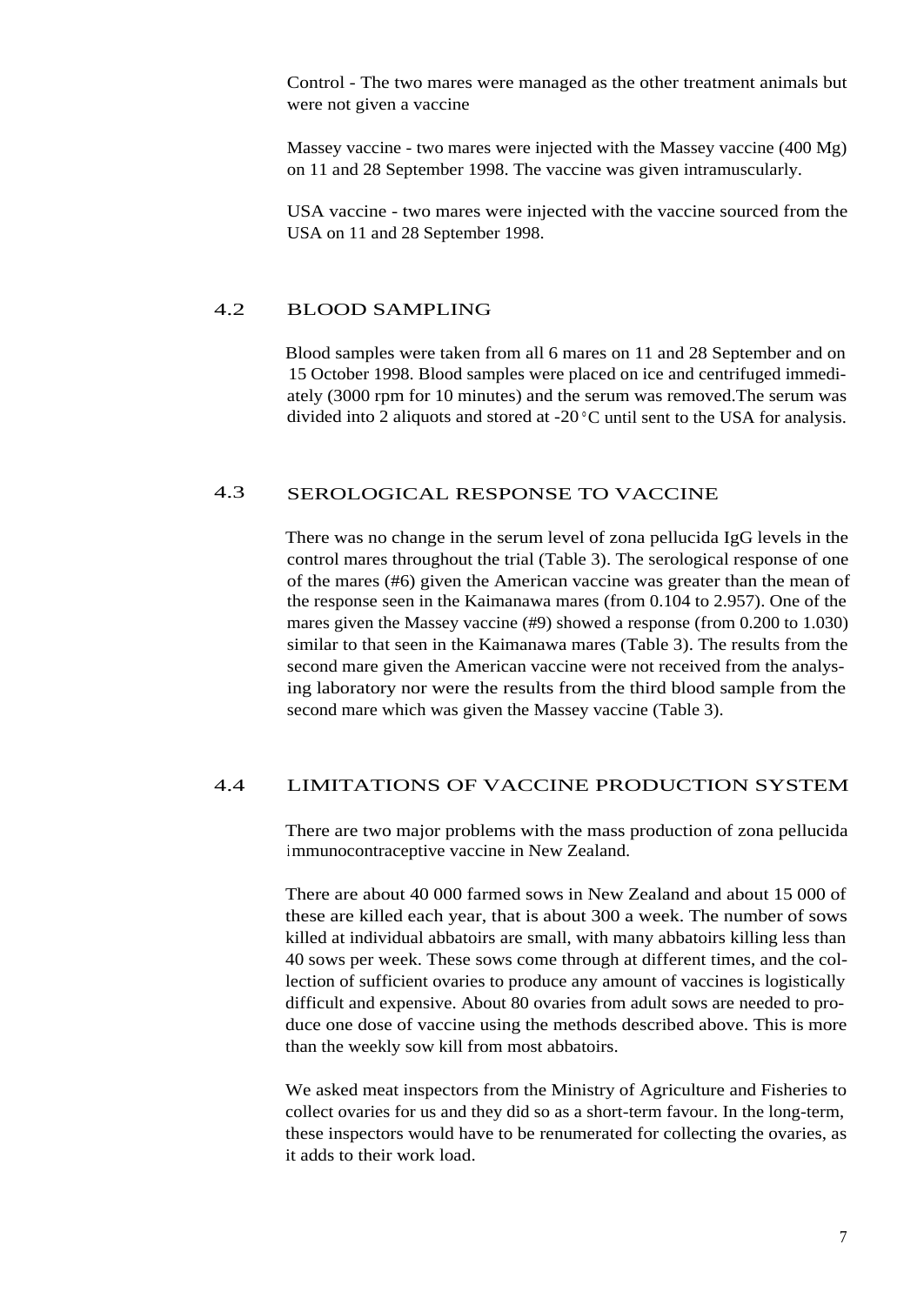The method used is a time-consuming and crude practice. A technique for collecting the zona pellucida more effectively would have to be developed. There may be specialist equipment available for this, but none is described in the literature.

### 4.5 DISCUSSION

The vaccine produced at Massey University was effective in causing a serological response in a thoroughbred mare. Thus it is possible to produce an immunocontraceptive vaccine from porcine zona pellucida using established techniques and quite limited equipment and chemicals. Mass production is difficult, however, for the reasons mentioned above.

# 5. Conclusions

The PZP immunocontraceptive vaccine sourced from the University of Georgia produced a definite serological response in captive Kaimanawa mares. This vaccine and the vaccine produced at Massey University also produced a definite serological response in thoroughbred mares.

The mass production of such a vaccine is very difficult in New Zealand because of the difficulty of harvesting sufficient numbers of sow ovaries. The methods involved in producing the vaccine are crude but effective.

The vaccine itself is a suspension which readily settles out making it difficult to use with confidence in a dart under field conditions.

# 6. Acknowledgements

We would like to thank Dr Clare Veltman for assistance in carrying out this research. Dr Richard Fayrer-Hosken generously supplied the vaccine and undertook the serological analysis. We thank The Kaimanawa Wild Horse Preservation Society and especially Ian Boyes and Lewis Wheeler for providing the horses and doing all the hard work of establishing yards, managing the animals and restraining them during vaccination and blood sampling. Work with captive wild animals is always difficult and we cannot express adequately our gratitude to these two gentlemen for what they did to enable this trial to be carried out. We thank DOC staff Wanganui, but especially Bill Fleury, for their help. We thank Dr Janine Duckworth (Landcare Research, Lincoln) for advice on vaccine manufacture and Sarah Todd for doing the laboratory work.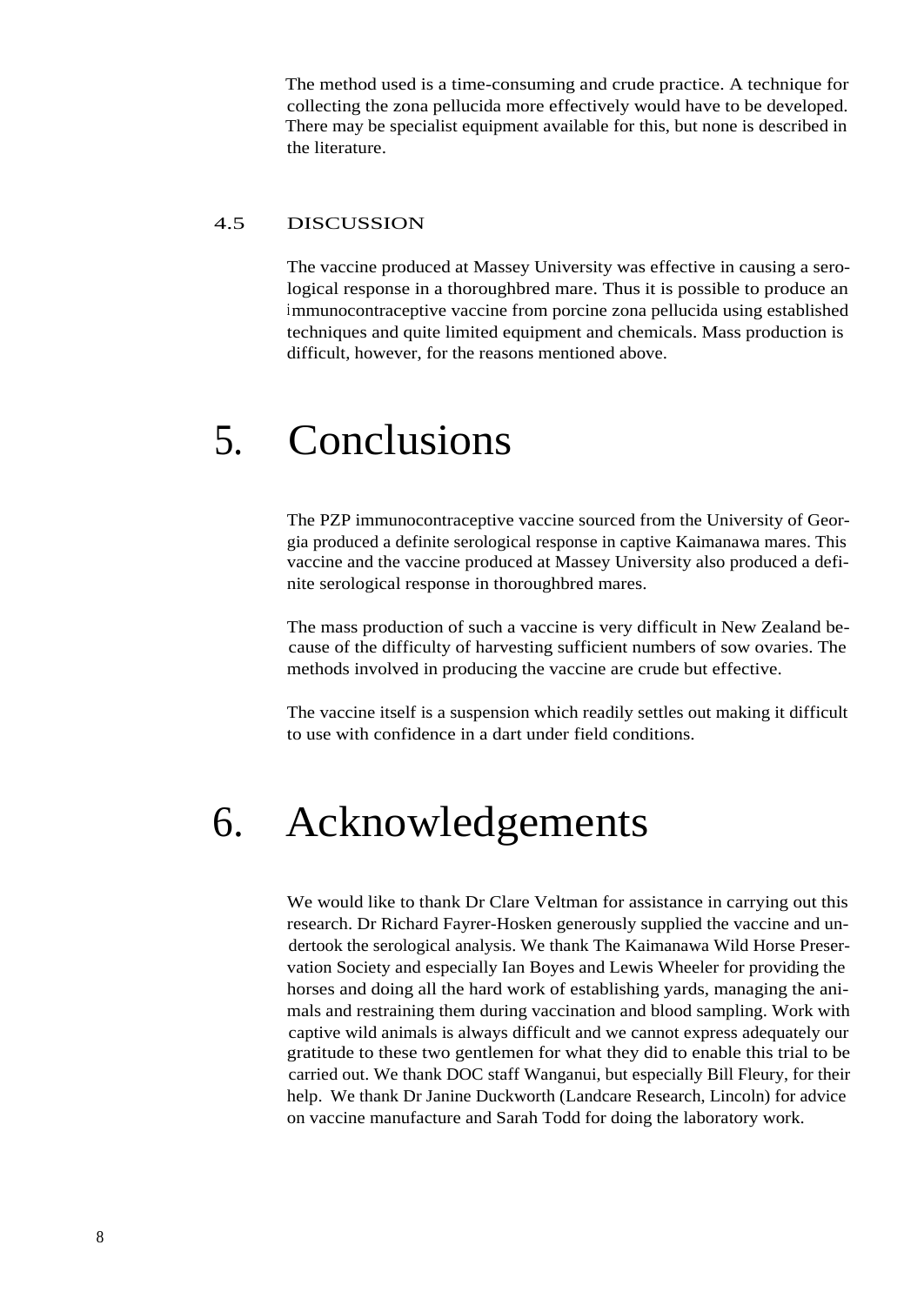# 7. References

- Castle, PE., Dean, J. (1996) Molecular genetics of the zona pellucida implications for immunocontraceptive strategies. *Journal of Reproduction and Fertility.* (Suppl 50): 1-8.
- Dunbar, B.S., Raynor, D.B. (1980) Charactcrisation of porcine zona pellucida antigens. *Biology of Reproduction.* 22:941-954.
- Gwatkin, R.B.L., Andersen, O.E, Williams, D.T. (1980) Large scale isolation of bovine and pig zonae pellucidae: chemical, immunlogical and receptor properties. *Gamete Research.* 3: 2217-231.
- Hedrick, J.L. (1996) Comparative structural and antigenic properties of zona pellucida glycoproteins. *Journal of Reproduction and Fertility.* (Suppl 50): 9-17.
- Kirkpatrick JE, Liu, I.K.M.,Turner JW Jr. (1990) Remotely-delivered immunocontraception in feral horses. *Wildlife Society Bulletin.* 18: 326-330.
- Kirkpatrick,J.F,Turner,J.W (1991) Reversible contraception in nondomestic animals. *Journal of Zoo and Wildlife Medicine.* 22: 392-408.
- Kirkpatrick,J.E,Turner, J.W, Liu, I.K.M., Fayrer-Hosken, R. (1996) Applications of pig zona pellucida immunocontraception to wildlife fertility control. *Journal of Reproduction and Fertility.* (Suppl 50): 183-189.
- Kirkpatrick, J. E, Turner, JW, Liu, 1. K. M., Fayrer-Hosken, R., Rutberg,AT (1997) Case studies in wildlife immunocontraception - wild and feral equids and white-tailed deer. *Reproduction, Fertility and Development.* 9 (1):105-110.
- Kirkpatrick, J.F., Zimmerman, W., Kolter, L., Liu, I.K.M., Turner, J.W. (1995) Immunocontraception of captive exotic species. 1. Przewalskis horses *(Equus przewalskii)* and Banteng *(Bos javanicus). Zoo Biology.* 14 (5): 403-416.
- Liu, I.K.M., Bernoco, M., Feldman, M, (1989) Contraception in mares heteroimmunized with porcine zona pellucida *Journal of Reproduction and Fertility.* 85:19-29.
- Liu, I.K.M., Shivers, C.A. (1982) Antibodies to the zona pellucida in mares *Journal of Reproduction and Fertility.* (Supp. 32): 309313.
- Oikawa, T (1978) A simple method for the isolation of a large number of ova from pig ovaries. *Gamete Research.* 1: 265-267.
- Peck, L.J., Stahl JE. (1997). Deer management techniques employed by the Colombus and Franklin County Park District, Ohio. *Wildlife Society Bulletin* 25; 440-442
- Stafford, K., Linklater, W, Cameron, E. (1998). Administration of an immunocontraceptive vaccine to Kaimanawa mares. *Conservation Advisory Science Notes 220* Department of Conservation, Wellington.
- Turner JW, Liu, I.K.M., Rutberg,A.T, Kirkpatrick,J.F. (1997) Immunocontraception limits foal production in free-roaming feral horses in Nevada *Journal of Wildlife Management.* 61 (3): 873-880.
- Willis, P, Heusner, G.L., Warren, R.J., Kessler, D., Fayrer-Hosken, R.A. (1994) Equine immunocontraception using porcine zona pellucida: a new method for remote delivery and characterisation of the immune response. *Journal of Equine Veterinary Science.* 14 (7): 364-370.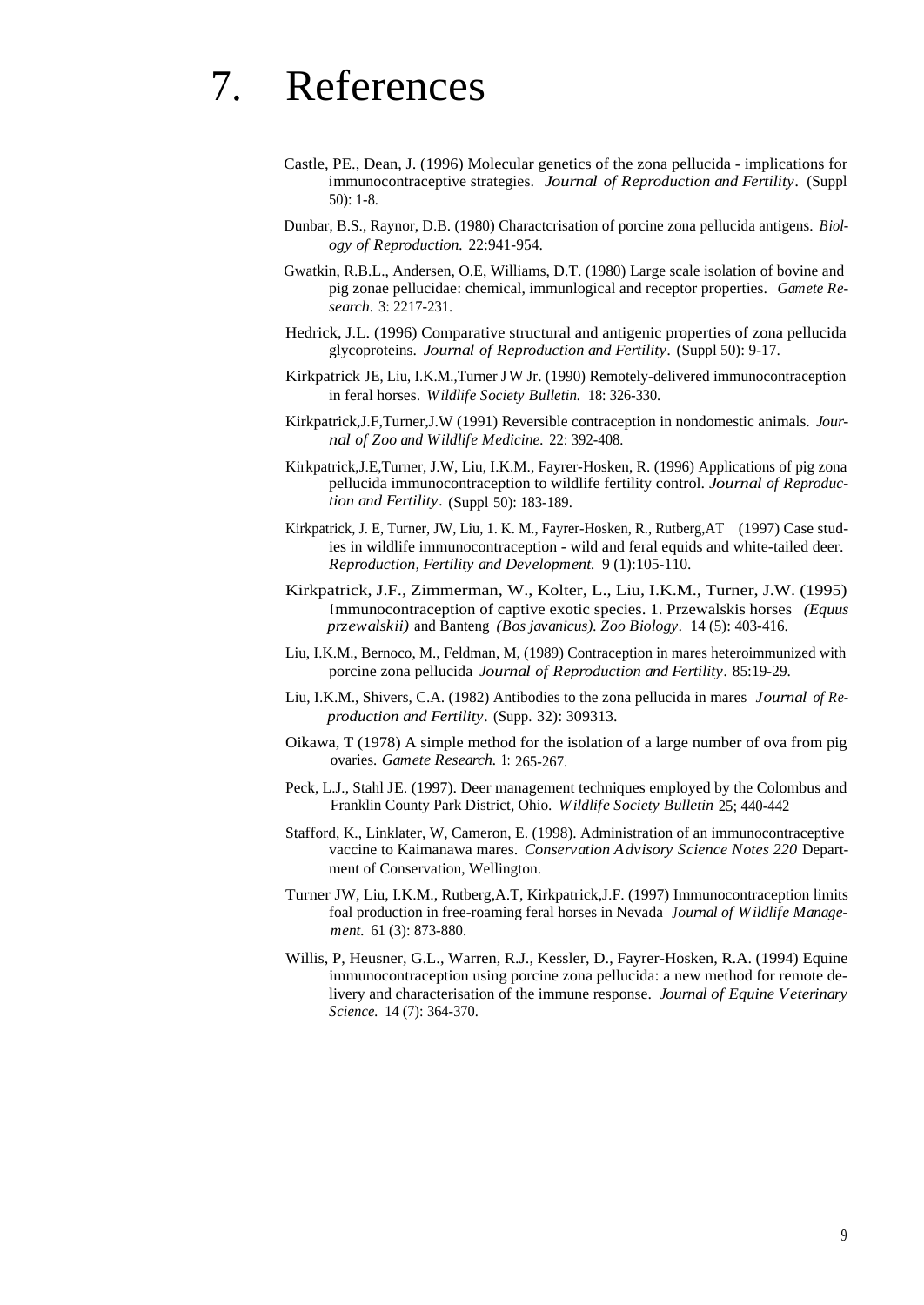| Date vaccine administered | Control group | Vaccine X 2      | Vaccine X 3      |
|---------------------------|---------------|------------------|------------------|
| 30 Jul 98                 | 0.120(0.0149) | $0.148(0.0065)*$ | $0.138(0.0115)*$ |
| 13 Aug 98                 | 0.173(0.0266) | $0.186(0.0319)*$ | $0.139(0.119)*$  |
| 27 Aug 98                 | 0.150(0.0481) | 1.071(0.4350)    | $0.417(0.816)*$  |
| 17 Oct 98                 | 0.119(0.0074) | 1.123(0.32335)   | 0.571(0.09730)   |

Table 1. The mean (standard error) serum anti-zona pellucida IgG response of captive Kaimanawa mares to a porcine zona pellucida based immunocontraceptive vaccine (units of absorbance at dilution of 1- 500).

Table 2. Types of PZP immunocontraceptive vaccine.

| Composition of                      | Adjuvant                          | Protein                   | Authors          |
|-------------------------------------|-----------------------------------|---------------------------|------------------|
| innoculation                        |                                   | equivalent                |                  |
| 0.5 ml, pzp in phosphate buffer $+$ | Freund=s complete                 | $5000$ zona pellucidas =  |                  |
| 0.5 mL adjuvant                     | adjuvant (FCA)                    | 64.3 Mg zp protein        |                  |
| as above                            | Freund's incomplete               | as above                  | Kirkpatrick et   |
|                                     | adjuvant (FIA)                    |                           | al., 1990        |
| aqueous $pzp + adjuvant$            | <b>FCA</b>                        |                           | Turner et al.,   |
| as above                            | <b>FIA</b>                        |                           | 1997             |
| $pzp + adjuvant$                    | synthetic trehalose               | 400 Mg zp protein         | Willis et al.,   |
|                                     | dicorynomycolate                  |                           | 1994             |
|                                     | glycolipid $(25 \text{ mg/ml}) +$ |                           |                  |
|                                     | squalene oil                      |                           |                  |
| as above                            | as above                          | 200 Mg zp protein         |                  |
| $zp + adjuvant$                     | As above                          | $2000$ zona pellucidas =  | Dunbar &         |
| as above                            |                                   | 66 Mg zp protein          | Raynor, 1980     |
|                                     |                                   | $1000$ zona pellucidas =  |                  |
|                                     |                                   | 33 Mg zp protein          |                  |
| (3 parts zp, 1 part adjuvant)       | Amphogel                          | $2000$ zona pellucidas =  | Liu et al., 1989 |
|                                     |                                   | 27.4 Mg zp protein        |                  |
| 5000 zp                             |                                   | $5000$ zona pellucidas =  |                  |
|                                     |                                   | 68.5 Mg zp protein        |                  |
| 2000 zp                             |                                   | $20000$ zona pellucidas = |                  |
|                                     |                                   | 274 Mg zp protein         |                  |
| $400$ ug + adjuvant                 | <b>RIBI</b>                       |                           | Fayrer-Hosken    |
|                                     |                                   |                           | (pers. comm)     |